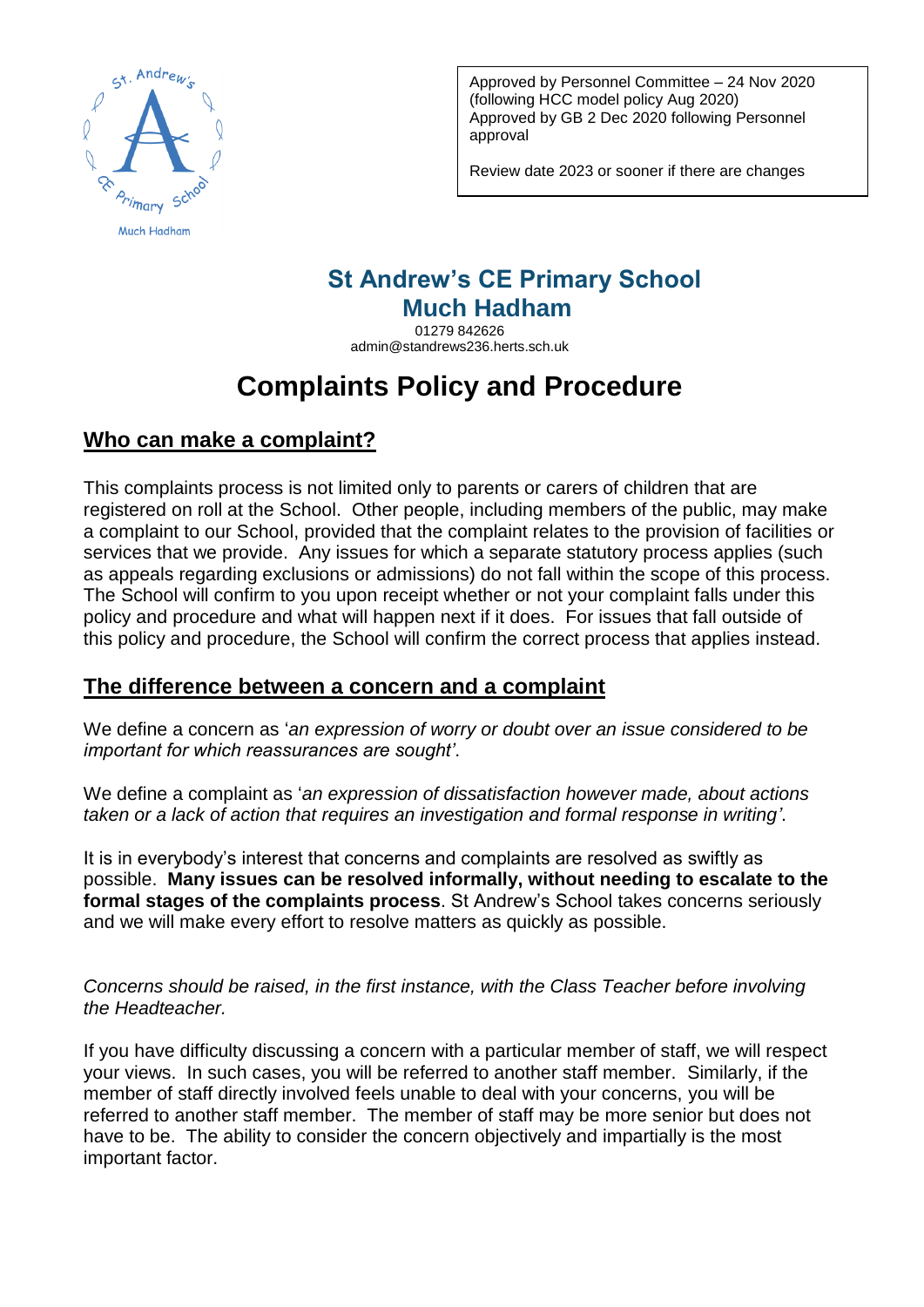St Andrew's School understands however, that there are some occasions when people only wish to raise their concerns formally. In such instances, the School will attempt to resolve the issue(s) internally, through the stages outlined within this Complaints Policy and Procedure.

#### **How to raise a concern or make a complaint**

*Concerns should be raised, in the first instance, with the Class Teacher before involving the Headteacher. If the issue remains unresolved, the next step could be to make a formal complaint. This decision can be discussed, if desired, with the Headteacher. Every issue is individual and needs to considered on its own merits.*

A concern or complaint can be made in person, in writing or by telephone. They may also be made by a third party acting on behalf on a complainant, provided that the third party is able to demonstrate to the School that they have the appropriate consent to do so.

Complainants should not approach individual Governors to raise concerns or complaints. They have no power to act on an individual basis and it may also prevent them from considering complaints at Stage 2 of the formal complaints process. In the event that a Governor is approached by a complainant, they should signpost the complainant back to the most appropriate person. This could be the Class Teacher, Key Stage Lead, Headteacher or Chair of Governors, depending on which stage the complaint has reached.

Complaints against School staff (except the Headteacher) should be made in the first instance, to the Headteacher via the School Office*.* They should be marked Private and Confidential.

Complaints regarding the Headteacher should be addressed to the Chair of Governors and submitted via the School Office. They should be marked as Private and Confidential. The School Office will ensure that the Chair of Governors receives this promptly.

Complaints about the Chair of Governors, any individual Governor or the whole Governing Body should be addressed to the Clerk to the Governing Body and submitted to the School Office. They should be marked Private and Confidential. The School Office will ensure that the Clerk receives this promptly.

For ease of use, a template complaint form has been included within this complaints policy and procedure (Appendix 2). If you require help to complete the form, you should contact the School Office. You can also ask third party organisations like the Citizens Advice Bureau or an Independent Advocate to help you. St Andrew's School will ensure that all formal complaints are documented in writing to ensure that the issues being complained about and the complainant's desired outcomes are clear. Complainants will be asked to submit their complaint in writing, either by sending an email or a letter via the School Office or by completing the School's formal complaint form.

In accordance with equality law, as outlined above, the School will consider making reasonable adjustments if required, to enable complainants to access and complete this complaints process. This includes providing information in alternative formats, assisting complainants in raising a formal complaint or holding meetings in accessible locations.

If a complainant is unable to submit their complaint in writing, the School will ensure that the issues being complained about and the outcomes being requested are documented in writing. The School may do this in either of the following ways: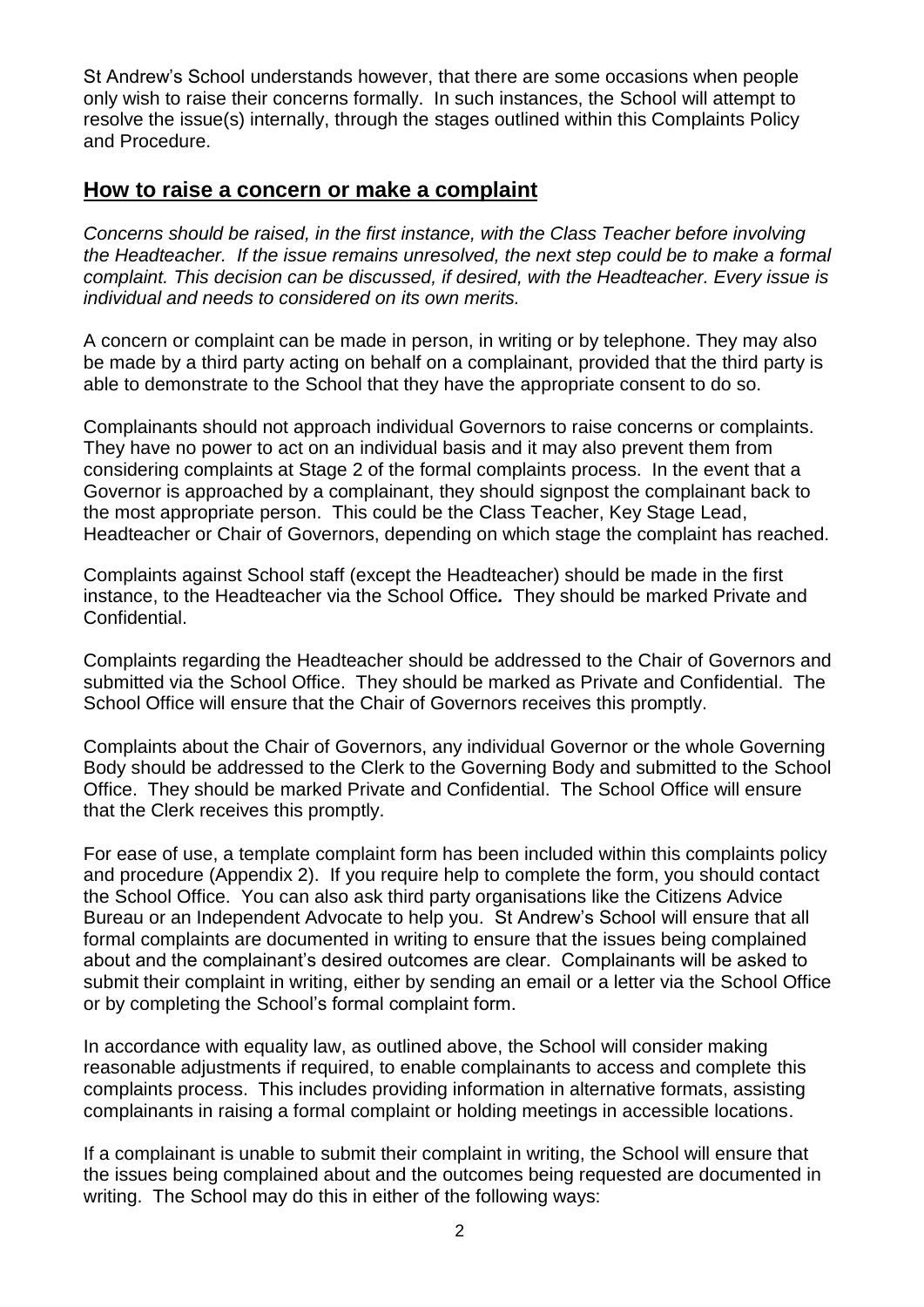- Invite the complainant to a meeting with the Headteacher or Chair of Governors (depending on what stage the complaint has reached) and a Notetaker. The Notetaker will document the issues being complained about and the complainant's desired outcomes, as discussed and agreed during the course of the meeting. At the end of the meeting, the complainant will be given a copy of the notes of the meeting containing this information and the School will retain the original copy for the purpose of investigating the complaint(s).
- Signpost the complainant to independent support, including Advocacy. Advocates provide qualified, independent support for people that have difficulty understanding information and advice or who would like support in communicating their views. Advocates can help complainants to formulate their complaint and then submit it on their behalf and support them through the complaints process. POhWER was founded in Hertfordshire in 1996. They deliver services in Hertfordshire as part of the HertsHelp service, in partnership with a wide range of voluntary sector organisations, including Advocacy. It is a free and impartial service. Their contact details are as follows:

POhWER Telephone: 0300 456 2370 Text: send the word 'pohwer' with your name and number to 81025 Email: [pohwer@pohwer.net](mailto:pohwer@pohwer.net) Skype: pohwer.advocacy Post: PO Box 14043, Birmingham, B6 9BL

## **Anonymous complaints**

St Andrew's School will not normally investigate anonymous complaints. In such instances, the Headteacher and/or the Chair of Governors will determine whether the complaint warrants an investigation and will ensure that this is completed, if so. The outcome of the investigation cannot be shared with the complainant, as the School will not know who they are and therefore, the School cannot ascertain whether or not the person is entitled to have confidential information regarding the complaint investigation shared with them.

#### **Timescales**

All complaints must be raised within three months of an incident or event. Where a series of associated incidents have occurred, the complaint must be raised within three months of the last of these incidents. St Andrew's School will consider exercising the discretion to consider matters raised outside of this timeframe, only if the School deems that exceptional circumstances apply. To enable the School to make this decision, the complainant will be asked to explain their reasons as to why they have taken longer than three months to raise their complaint. If the complainant does not provide any explanation or the School deems that the explanation given is not compelling or exceptional enough to warrant the issue(s) being investigated as a late complaint, the School will confirm this in writing and take no further action.

#### **Complaints received outside of term time**

St Andrew's School will consider any complaints made outside of term time to have been received on the first School day after the holiday period. The School will send the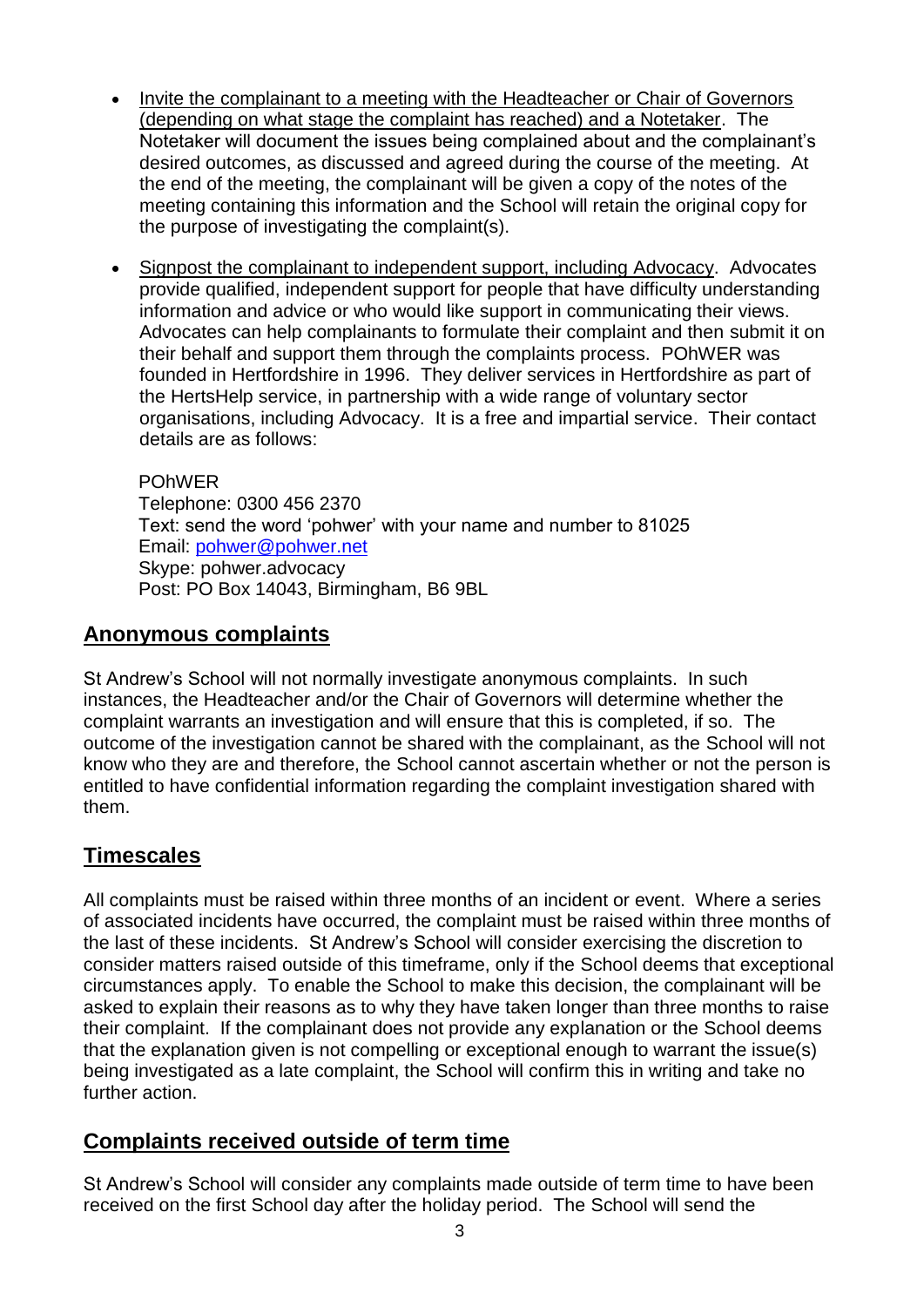complainant an acknowledgement of their complaint, confirming the date of receipt, what will happen next and the timescale that applies. This will differ depending on what stage of the complaints process has been reached.

## **Scope of this Complaints Policy and Procedure**

This policy and procedure only applies to complaints about the provision of facilities or services by St Andrew's School.

Some examples of issues that may be complained about are as follows:

- Complaints from individuals, including members of the public, about the provision of facilities or services by the School.
- Issues from parents or carers of children who attend the School.
- Complaints regarding pupil welfare and wellbeing.
- Complaints regarding bullying.
- Complaints regarding staff behaviour.
- A Governor complaining about a member of Staff.
- A member of Staff complaining about a Governor.
- A Governor complaining about another Governor.
- Complaints about the School's handling of a Subject Access Request (SAR) or a Freedom of Information (FOI) Request.

#### The following matters **cannot** be dealt with as a formal complaint:

- Complaints about pupil behaviour outside of School hours, e.g. weekends and holiday periods – such issues are not the School's responsibility.
- Complaints regarding third parties using or hiring School premises third party providers should have their own complaints process and you should contact them directly.
- Complaints about the School carrying out a statutory duty, e.g. making a Child Protection referral – the School's complaints process cannot be invoked to stop it from doing something it has a duty to do.
- Matters likely to require a Child Protection Investigation Complaints about Child Protection matters are handled under the School's Child Protection and Safeguarding Policies and in accordance with relevant statutory guidance.
- A member of staff complaining about another member of staff refer to the School's Internal Grievance Procedures.
- A member of staff complaining about an action or a decision of the School's Full Governing Body - the Governing Body will have already given the matter full consideration.
- Whistleblowing refer to the School's Internal Whistleblowing Policy for all employees, including temporary staff and contractors. The Secretary of State for Education is the prescribed person for matters relating to education for Whistleblowing in education who do not wish to raise matters directly with their employer. Referrals can be made at [www.education.gov.uk/contactus](http://www.education.gov.uk/contactus)
- Complaints regarding internal management decisions, e.g. Class and Teacher Allocations and School Session Time changes.
- National Curriculum content contact the Department for Education at [www.educa](http://www.education.gov.uk/contactus)[tion.gov.uk/contactus](http://www.education.gov.uk/contactus)
- Complaints about a decision or process that has been subject to a full consultation and subsequently approved by the Full Governing Body – the Governing Body has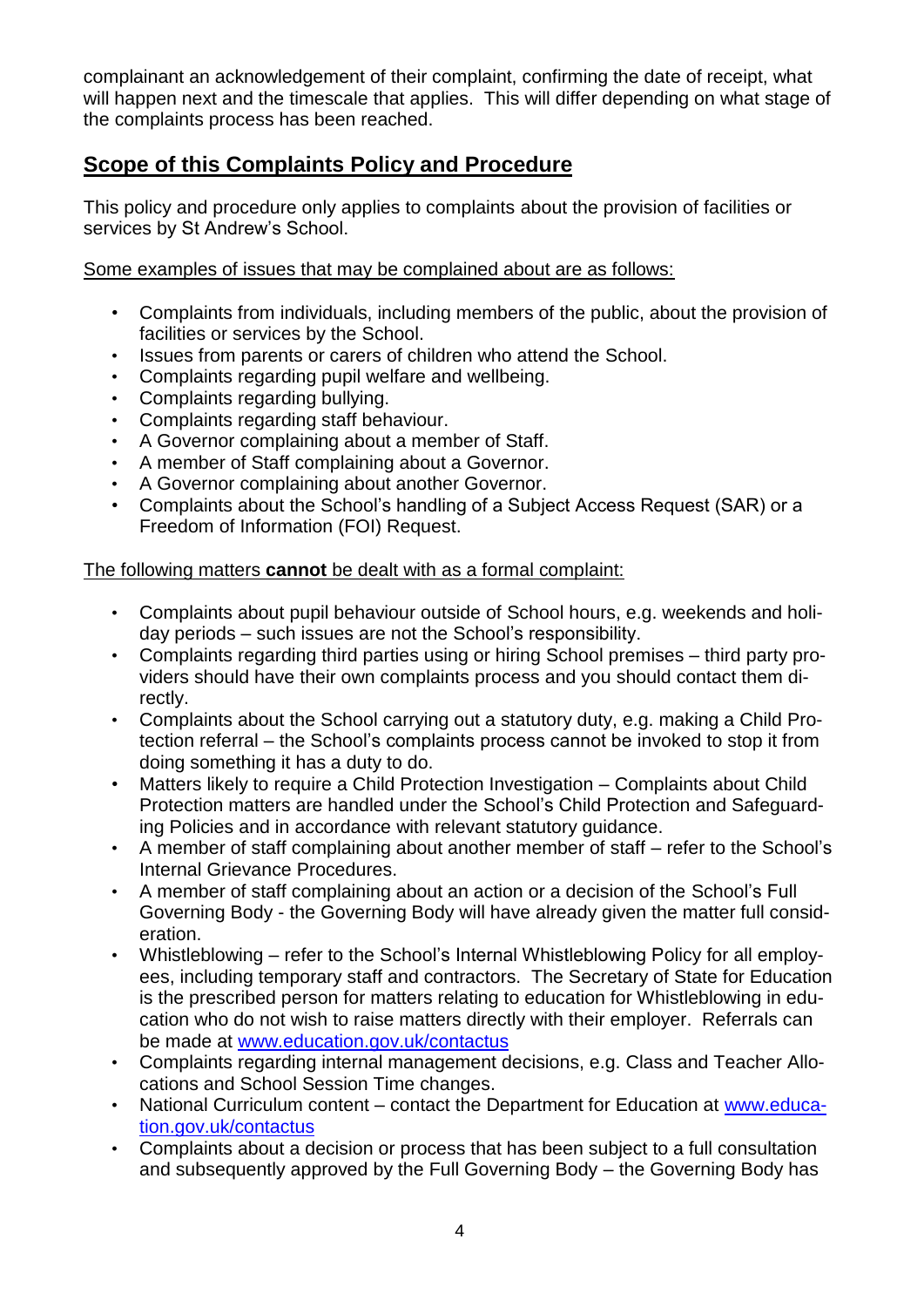already given the matter full consideration and respondents have had the opportunity through the consultation process to put forward their views.

- Unsuccessful School admission applications may ultimately be appealed to an Independent Appeal Panel.
- Complaints about Fixed-Term or Permanent Exclusions Permanent Exclusions may ultimately be appealed to an Independent Review Panel (IRP). For Fixed Term Exclusions, representations can be made to the Chair of Governors outside the provisions of the complaints process.

If other bodies are looking into aspects of a complaint, for example the Police, the Local Authority (LA) Safeguarding Teams or a Tribunal, this may impact on the School's ability to adhere to the timescales set out within this policy and procedure or may result in the process being suspended until the other relevant body has concluded its enquiries.

If a complainant commences legal action against St Andrew's School in relation to their complaint, we will consider whether to suspend the complaints process until the legal proceedings have concluded. The School will only consider investigating the complaint after the conclusion of legal proceedings if those proceedings did not address the issues at the heart of the complaint.

#### **Resolving complaints**

At each stage of this process, St Andrew's School will aim to resolve the complaint. If appropriate, we will acknowledge that the complaint is upheld, in whole or in part. In addition, we may offer one or more of the following if it is deemed appropriate and necessary:

- An explanation.
- An admission that the situation could have been handled differently or better.
- An assurance that we will try to ensure the event(s) complained of will not recur.
- An explanation of the steps that have been or will be taken to help ensure that it will not happen again and an indication of the timescales within which any changes will be made.
- An undertaking to review relevant School policies in light of the complaint.
- An apology.

#### **Withdrawal of a Complaint**

If a complainant wishes to withdraw their complaint, they must inform the School. St Andrew's School will ask them to confirm this in writing. If they are unable to do this however, the School will write to them to confirm that their complaint has been withdrawn, in accordance with their wishes.

#### **Stage 1**

Formal complaints must be made to the Headteacher in the first instance (unless the complaint is about the Headteacher) via the School office. If you are unable to submit your complaint in writing by email or letter or by using the formal complaint form, the School will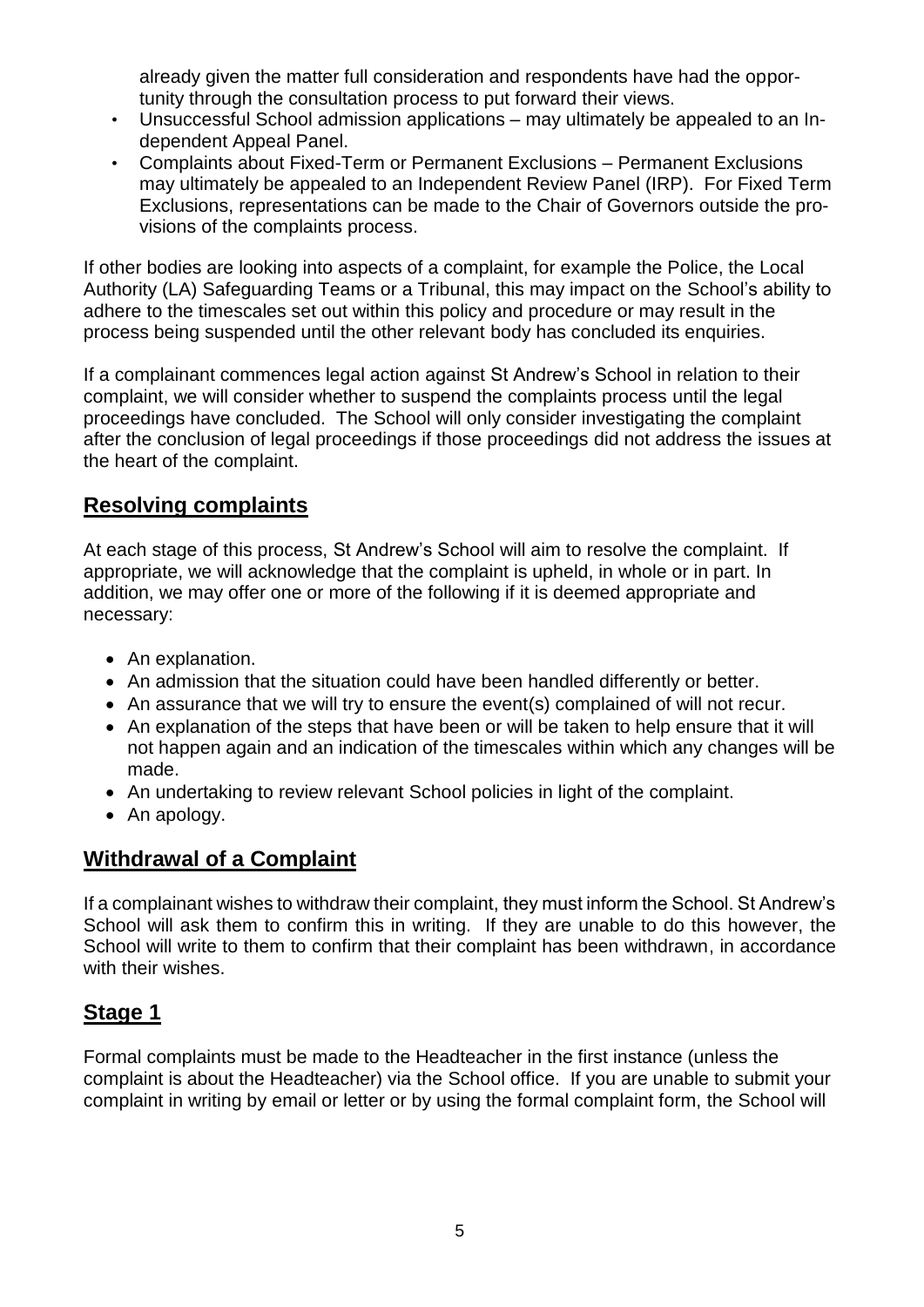follow the steps set out on pages 2 and 3 of this policy and procedure, by offering to meet you and/or signposting you to a free and impartial Advocacy and Support Service.

The Headteacher will record the date the complaint was received and will acknowledge receipt of the complaint in writing (either by letter or email) within 3 School days.

Within this response, the Headteacher will seek to clarify the nature of the complaint, ask what remains unresolved and what outcome(s) the complainant would like to see. The Headteacher will consider whether a face to face meeting is the most appropriate way of doing this. The Headteacher can delegate the investigation of the complaint to another member of the School's Senior Leadership Team, but not the decision(s) to be taken.

During the investigation, the Headteacher (or Investigator) will:

- Interview those involved in the matter and/or those complained of, allowing them to be accompanied if they wish. The decision in terms of who should be interviewed and how is up to the Headteacher (or Investigator).
- Keep a written record of any meetings or interviews in relation to their investigation.

Once the investigation has been concluded, the Headteacher will provide a formal written response within 10 School days from the date of receipt of the complaint. If the Headteacher is unable to meet this deadline for whatever reason, they will provide the complainant with an update and a revised response date.

The response will detail the actions taken to investigate the complaint and will provide a full explanation of the decision(s) made and the reasoning behind them.

Where appropriate and possible, the response will include details of actions St Andrew's School will take to hopefully resolve the complaint.

The Headteacher will advise the complainant how they may escalate their complaint should they remain dissatisfied with the outcome of Stage 1.

If the complaint is about the Headteacher, or a member of the Governing Body (including the Chair or Vice-Chair of Governors), a suitably skilled Governor will be appointed to complete all of the required actions at Stage 1 as set out above.

Complaints about the Headteacher or a member of the Governing Body must be made to the Clerk, via the School Office.

If the complaint is:

- jointly about the Chair and Vice Chair of Governors,
- the majority of the Governing Body or
- the entire Governing Body,

Stage 1 will be considered by an Independent Investigator appointed by the Clerk to the Governing Body. This person could be a Governor from another School. At the conclusion of their investigation, the Independent Investigator will provide a formal written response to the complainant.

If the complainant is dissatisfied with the Stage 1 response to their complaint, they have 10 School days in which to request escalation to Stage 2 of the complaints process.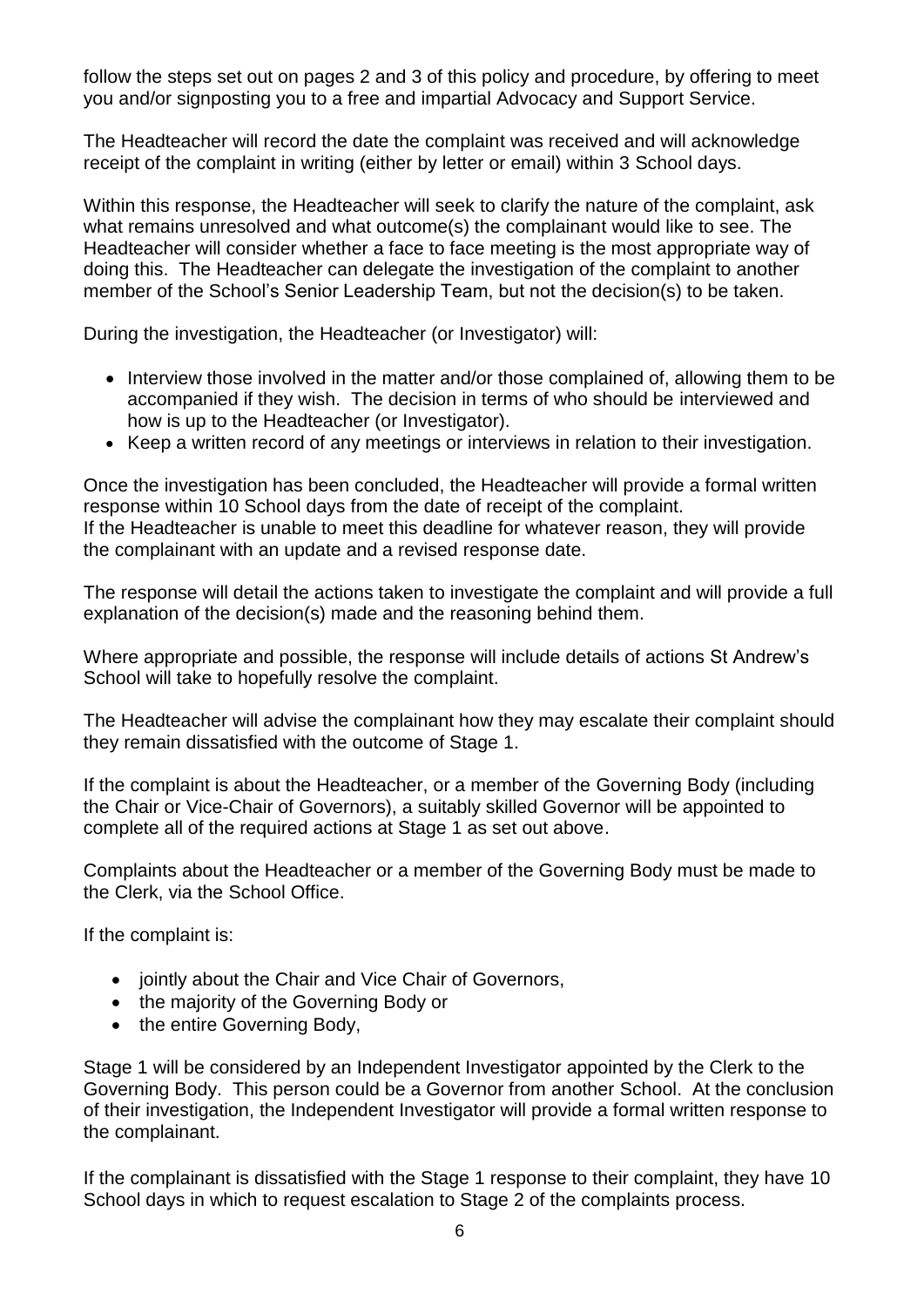Escalation requests made outside of this timeframe do not have to be accepted.

If the request is late, the complainant will be asked to explain why they have taken longer than 10 School days to request escalation of their complaint to the next stage. If the complainant does not provide any explanation or the School deems that the explanation given is not compelling or exceptional enough to warrant accepting the escalation request out of timescale, the School will confirm this in writing and take no further action.

## **Stage 2**

#### **Governors Complaint Panel Hearing**

If the complainant is dissatisfied with the outcome at Stage 1 and wishes to take the matter further, they can escalate the complaint to Stage 2 – where the complaint is heard by a Panel of Governors. The Panel is comprised of 3 impartial Governors, usually from the School's Governing Body. In exceptional circumstances however, a decision may be taken to use Governors from other Schools to make up the Panel. Stage 2 is the final stage of the School's complaints process.

A request to escalate to Stage 2 must be made by the complainant to the Chair of the Governing Body (or the Clerk to the Governing Body if the complaint is about the Chair) via the School office, within 10 School days of the Stage 1 response being issued.

The Chair of Governors (or the Clerk) will record the date the Stage 2 escalation request is received and acknowledge receipt of the request in writing (either by letter or email) within 3 School days.

Requests received outside of this timeframe will only be considered if the School deems that exceptional circumstances apply. Stage 2 will only consider complaints that have already been lodged and investigated at Stage 1. It is not an opportunity to raise new complaints. Any complainant wishing to do so must first complete Stage 1 of the School's complaints process.

The Chair of Governors (or the Clerk) will write to the complainant to inform them of the date of the Stage 2 Complaints Panel Hearing. They will aim to convene a Panel within 20 School days of receipt of the Stage 2 request. If this is not possible, they will provide an anticipated date and keep the complainant informed.

If the complainant rejects the offer of three proposed dates and without good reason, the Chair of Governors (or the Clerk) will decide when the Panel Hearing will be. It is permitted to proceed in the complainant's absence on the basis that the Panel will consider all written submissions from both parties.

The Stage 2 Complaints Panel Hearing will consist of at least three Governors with no prior involvement or knowledge of the complaint. Prior to the meeting, they will decide amongst themselves who will serve as the Chair of the Panel. If there are fewer than three Governors from St Andrew's School available (for example due to sickness or other prior commitments), the Chair of Governors (or the Clerk) will source any additional, impartial Governors through another local School or through the Local Authority's Governor Services Unit, in order to make up the committee. On some occasions, a Panel comprised entirely of external Governors may be convened to hear the complaint at Stage 2. This will depend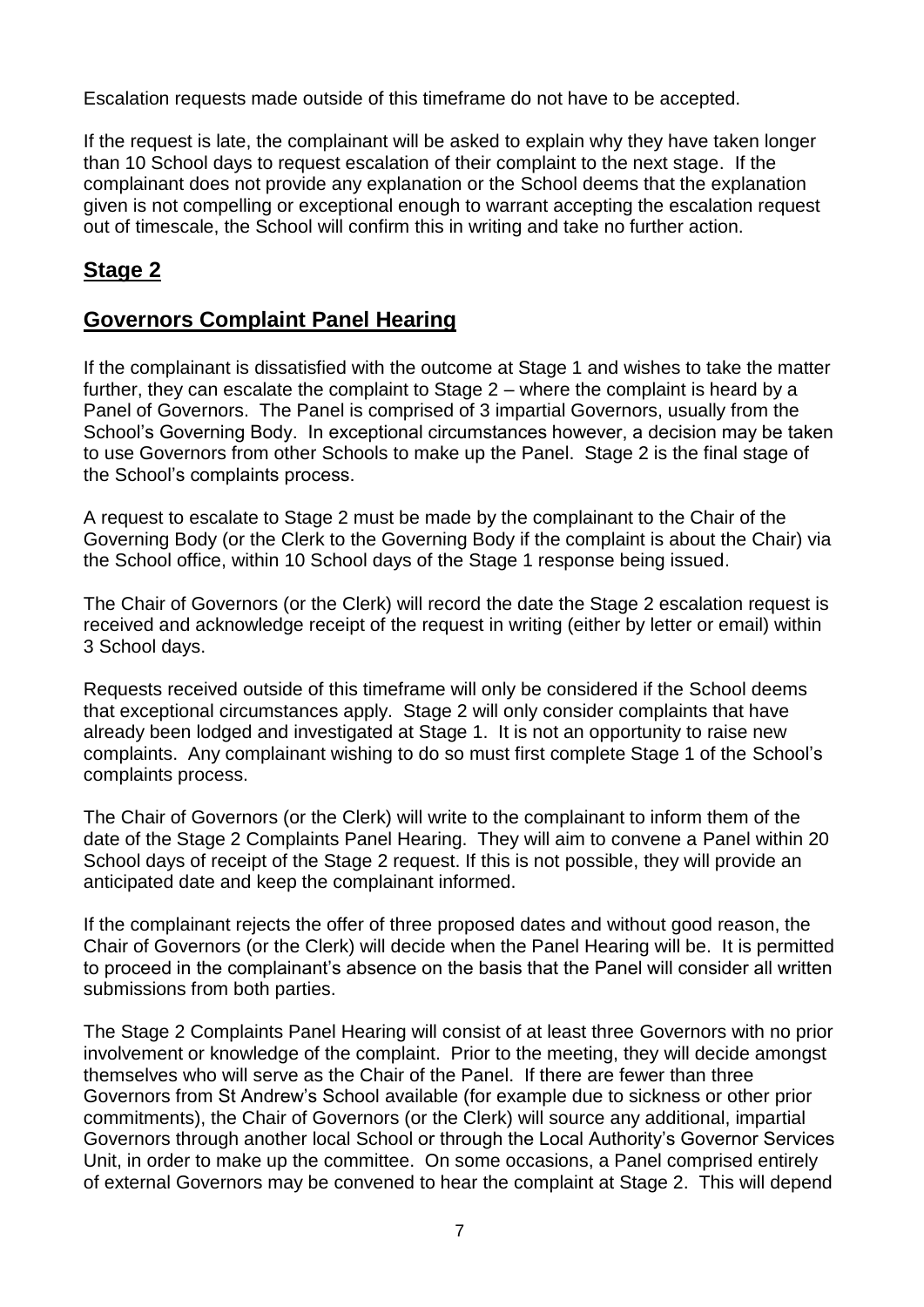on the circumstances of the complaint and the decision will be made by the Chair of Governors (or the Clerk).

The Complaints Panel will decide whether to deal with the complaint by inviting parties to a Hearing or by way of written representations, but in making their decision they will be sensitive to the complainant's needs. The Hearing may take place with both parties present or attending separately at different times. Once again, this will depend on the circumstances of the complaint.

Both parties (i.e. the complainant and the respondent on behalf of the School) may bring someone along with them to provide support. This could be a friend, relative or independent supporter. Generally, whilst not prohibited, we do not encourage either party to bring Legal Representatives to the Panel Hearing as it is not a Court of Law and cross questioning is not permitted. All questioning throughout the Hearing is conducted by the Panel. Witnesses, including members of staff, may be invited to give evidence during the course of the Panel Hearing. They may also bring someone along with them to provide support, such as a friend, relative or independent supporter.

If a complaint is made regarding the behaviour or conduct of a member of staff and it is upheld in full or in part, this may result in some form of disciplinary action taking place. Where this is the case, complainants will be informed that the matter will be progressed through Staff Disciplinary Procedures, if appropriate, but the outcome(s) cannot be shared with them as this information is confidential between the employer and employee.

Representatives from the media are not permitted to attend a Stage 2 Complaints Panel Hearing.

At least 14 School days before the meeting, the Chair of Governors (or the Clerk) will:

- Confirm and notify the complainant (and the respondent on behalf of the School) of the date, time and venue of the Panel Hearing. Every effort should be made to try and ensure that that Hearing date and time is convenient for both parties and that the venue and proceedings are accessible. Please note however, that if the complainant rejects the offer of three proposed dates and without good reason, the Chair of Governors (or the Clerk) will decide when the Panel Hearing will be and it is permitted to proceed in the complainant's absence on the basis that the Panel will consider all written submissions from both parties. Similarly, if either party elects to leave the Hearing before it has finished, it is permitted to continue in their absence.
- Request copies of any further written material to be submitted to the Panel at least 7 School days before the meeting. Late evidence will not be accepted.

Any written material submitted will be circulated to all parties at least 5 School days before the date of the Hearing. The Complaints Panel will not normally accept as evidence audio or video recordings of conversations that were obtained covertly and/or without the informed consent of all parties being recorded.

The Complaints Panel will not review any new complaints at this stage or consider evidence unrelated to the initial complaint that may have been included. Any new complaints must be dealt with at Stage 1 of the complaints process first.

The Stage 2 Complaints Panel Hearing will be held in private. Electronic recording of the Hearing is not normally permitted unless a complainant's own disability or special needs require a reasonable adjustment to be made. Complainants cannot insist on a Hearing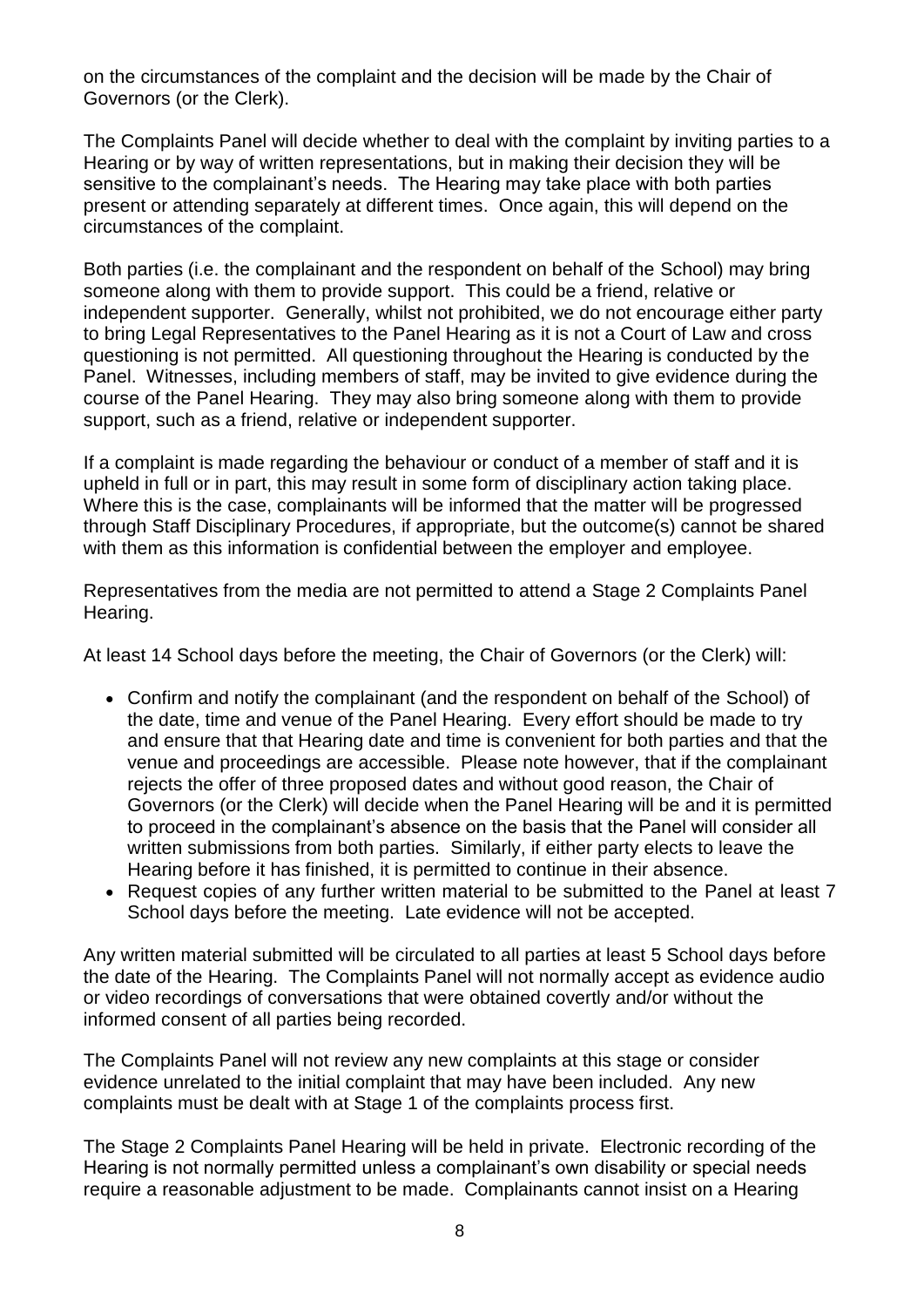being recorded without good reason. Prior knowledge and consent of all parties attending must be sought and obtained before recording of the Hearing can take place. Any request to audio or video record the meeting and whether this was consented to or not by all parties present should be documented in the Clerk's detailed notes of the Hearing. The final decision as to what reasonable adjustments will be made, if any, rests with the school.

The Stage 2 Complaints Panel will consider the complaint and all of the evidence presented by both parties. The Panel can:

- Uphold the complaint in full or in part.
- Reject the complaint in full or in part.
- Make a finding of No Judgement if there is insufficient evidence to reach a definitive conclusion.

If the complaint is upheld in full or in part, the Stage 2 Complaints Panel will:

- Decide on the appropriate action to be taken to try and resolve the complaint.
- Where appropriate, recommend changes to the School's systems or procedures to prevent the same or similar issues happening in the future.

The Chair of the Panel will provide the complainant and the respondent on behalf of the School with a full explanation of their decision and the reason(s) for it, in writing, within 5 School days of the Hearing.

The outcome letter to the complainant (and copied to the respondent on behalf of the School) will include details of how to contact the Department for Education if they are dissatisfied with the way their complaint has been handled by St Andrew's School.

If the complaint is:

- jointly about the Chair and the Vice Chair of the Governing Body or
- the majority of the Governing Body or
- the entire Governing Body,

Stage 2 will be heard by a Panel of Independent Governors.

The response will detail any actions taken to investigate the complaint and provide a full explanation of the decision(s) made and the reason(s) for them. Where appropriate, it will include details of actions St Andrew's School will take to try and resolve the complaint and to prevent the same issues from recurring.

The response will also advise the complainant how to escalate their complaint should they remain dissatisfied.

#### **Stage 2**

#### **Governor Review - Complaints where a child no longer attends the School and is no longer on roll**

The purpose of this complaints process is to ensure that if an error has been made, or an injustice has occurred, action can be taken to try and provide a remedy. Where the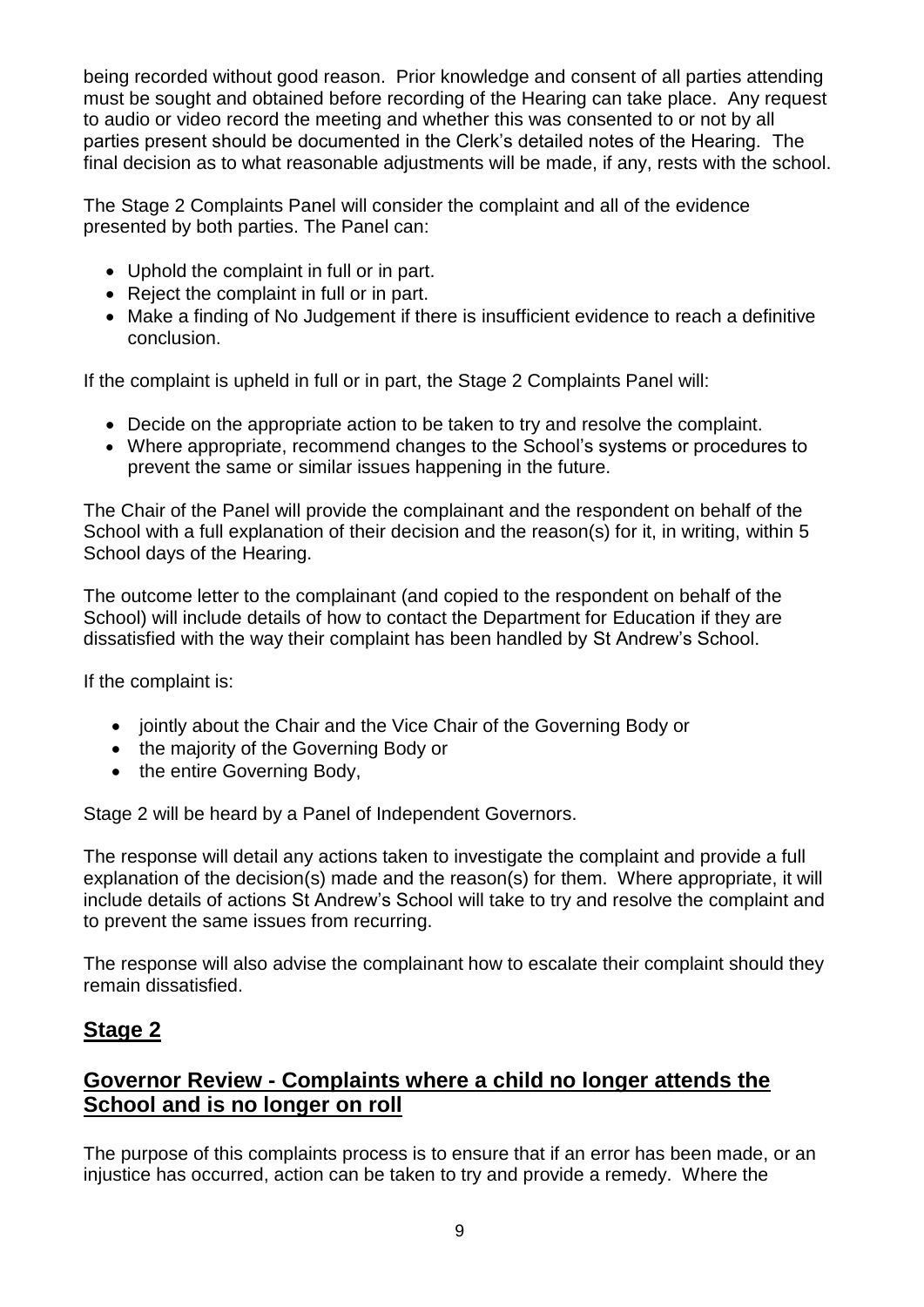complainant has removed their child from the School, it is impossible for the School to provide a remedy that will directly benefit them or their child.

However, as the Governing Body has a duty of care to pupils who remain on roll, where a child has left the School, it will ensure that the circumstances of any complaint made are reviewed so that the Governing Body is satisfied that the School had acted appropriately and that the relevant policies and procedures had been followed correctly.

Under this policy and procedure, where a child no longer attends the School and their name has been removed from the School roll, the Chair of Governors has the discretion to commission a Stage 2 Governor Review instead of a Stage 2 Complaints Panel. The Chair of Governors will choose one of the two options, to ensure that the complaint is investigated appropriately and that the complaints process can be concluded, however, the final decision as to which option they choose is entirely at their discretion.

If a decision is taken to commission a Stage 2 Governor Review instead of a Stage 2 Complaints Panel Hearing, the Chair of Governors will appoint a Governor who has had no prior involvement in the complaint to undertake this. If a Governor cannot be appointed from the School's own Governing Body (for example due to sickness or other prior commitments), the Chair of Governors will appoint an independent Governor from another local School or through the Local Authority's Governor Services Unit.

Once a Governor has been appointed, they will review the original complaint, the Stage 1 Investigation and response, the complainant's reply to the Stage 1 response (including their escalation request) and any further evidence the complainant has submitted (this must relate to the complaint and cannot be in relation to new matters).

When the review is complete, either the Chair of Governors or the Governor who conducted the review will write to the complainant to inform them whether the complaint has been upheld or rejected, in full or in part, and of any changes to practice and procedures which have been agreed by the Governing Body.

#### **Further recourse**

#### **Special Educational Needs provision complaints**

If your complaint is about the way the School has been delivering the provision set out in Section F of your child's Education, Health and Care Plan (EHCP), you may complain further to the Local Authority that maintains your child's EHCP.

If the EHCP is maintained by Hertfordshire County Council, you may complain further by setting out the detail of your complaint and sending it to:

Customer Service Team – Complaints Postal Point: CHO118 Resources Department County Hall **Hertford** SG13 8DF Email: [cs.complaints@hertfordshire.gov.uk](mailto:cs.complaints@hertfordshire.gov.uk)

Once in receipt of your complaint, the Complaints Manager for Children's Services will ensure that the Local Authority completes a Section F Provision Checklist. This process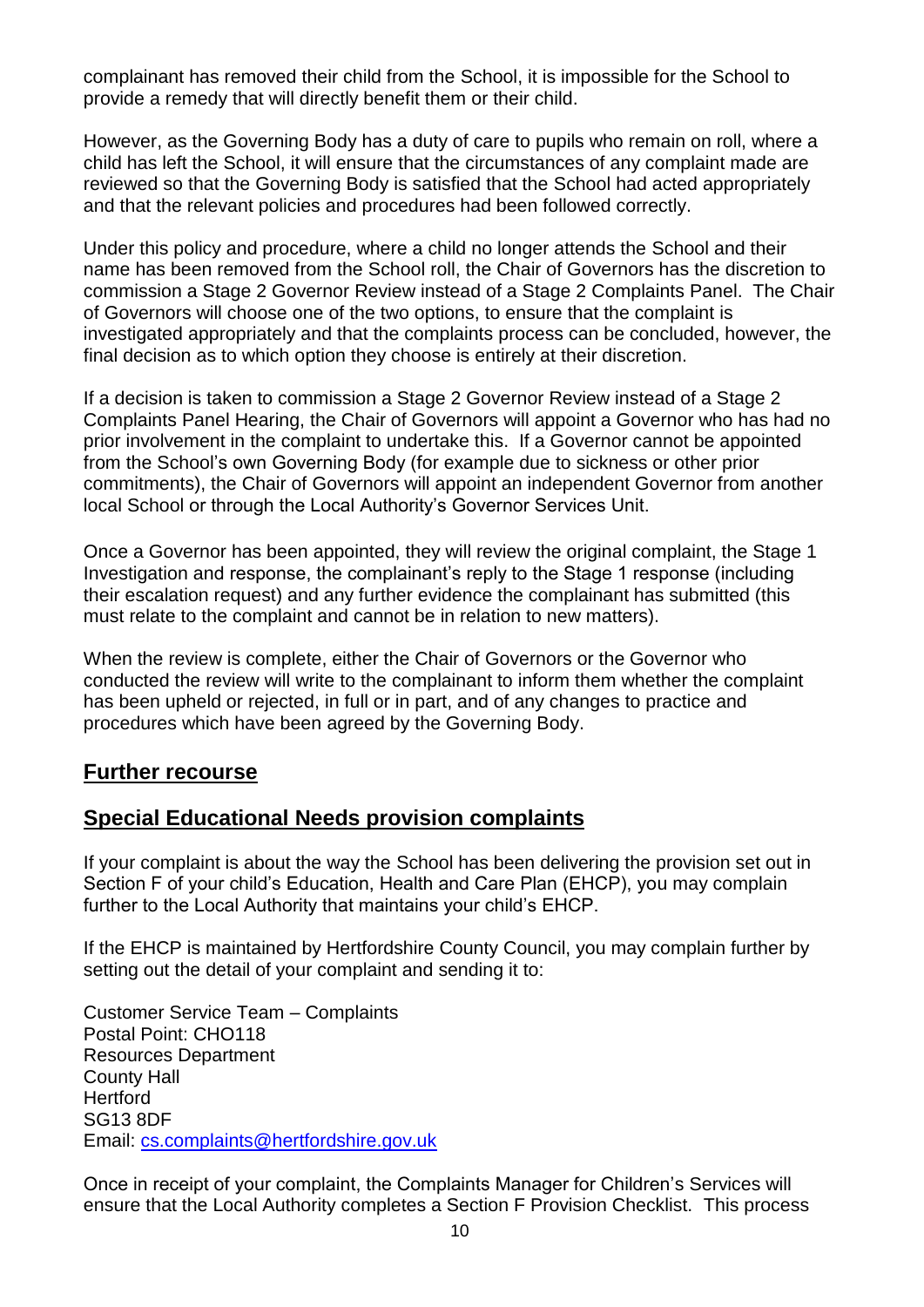entails a Provision Checklist being drawn up directly from Section F of the EHCP. A Senior SEND Officer will then visit the School in order to work through the checklist point by point and complete it. The Senior SEND Officer will seek the comments of the Headteacher, Senior Leadership Team, SENDCo and Governors as appropriate, as well as any other information or advice that they deem necessary.

Once the Provision Checklist has been completed, the Local Authority will notify the complainant of the outcome in writing, enclosing a copy of the checklist. A copy of the outcome letter and Checklist will also be sent to the School for its information and record keeping. This process will take up to 25 working days (of the Local Authority) to conclude.

Complainants who remain dissatisfied following further investigation of their Special Educational Needs provision complaint by the Local Authority may complain to the Secretary of State who may decide to conduct an additional investigation. The contact details for the Secretary of State are set out below.

#### **Complaints of any other nature**

If the complainant believes that the School did not handle their complaint correctly in accordance with this complaints policy and procedure or that it acted unlawfully or unreasonably in exercising its duties under education law, they can approach the Department for Education (DFE) after they have exhausted the School's complaints process at Stage 2.

The DFE will not normally re-investigate the substance of a complaint or overturn any decisions made by St Andrew's School. They will consider whether the School has adhered to education legislation and any statutory policies relevant to the complaint. The DFE will not substitute its decision for that of the Stage 2 Complaints Panel simply because the complainant disagrees with it.

The complainant can refer their complaint to the Secretary of State at the Department for Education online at [www.education.gov.uk/contactus,](http://www.education.gov.uk/contactus) by telephone on 0370 000 2288 or by writing to:

Department for Education Piccadilly Gate Store Street **Manchester** M1 2WD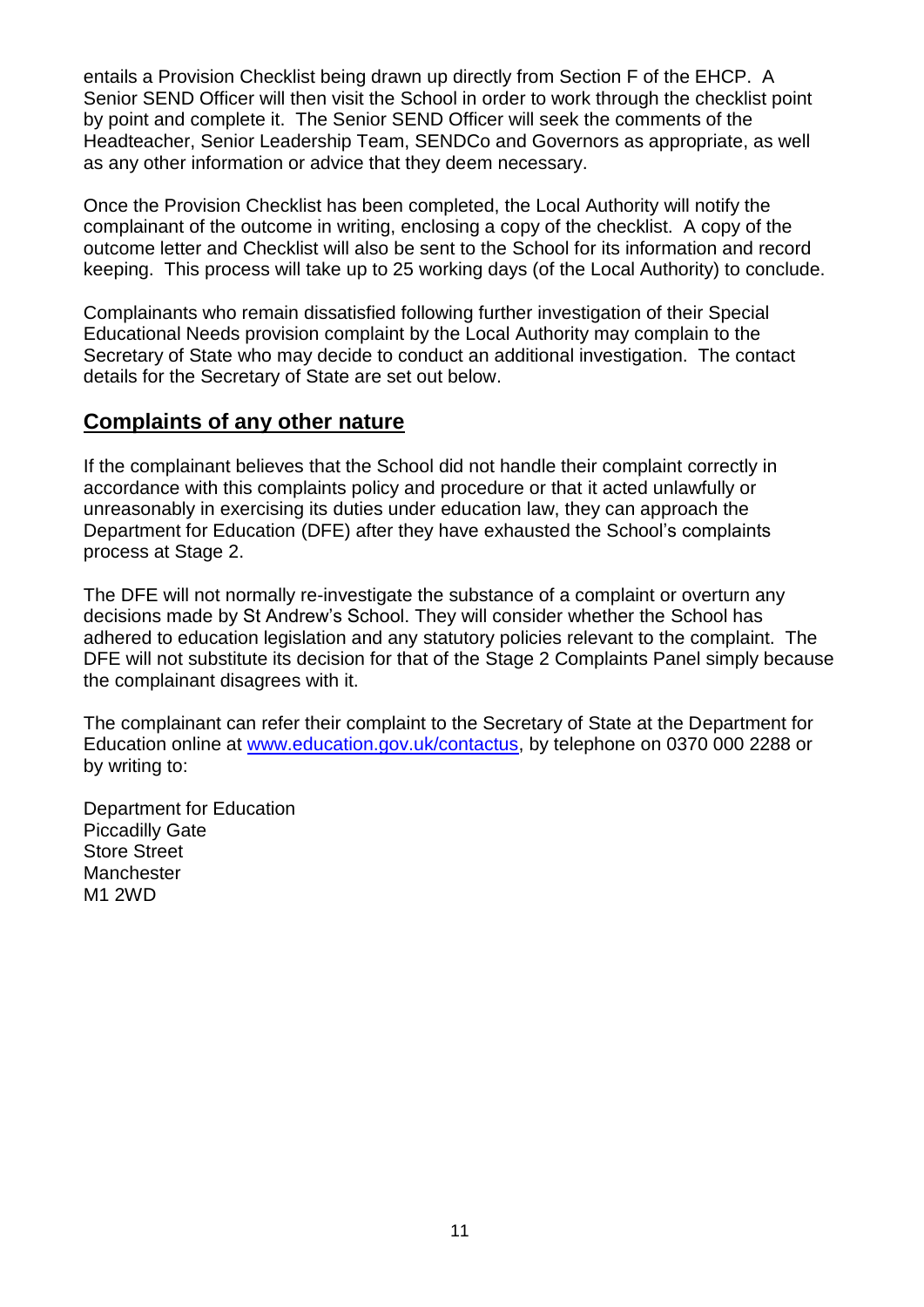## **Roles and Responsibilities**

#### **Complainant**

The complainant should:

- Explain their complaint in full as swiftly as possible.
- Co-operate fully with the School to try and resolve the complaint.
- Respond promptly to requests for information or meetings.
- Agree the details of their complaint and their desired outcomes in a timely way if clarification is requested.
- Ask for assistance if or when needed.
- Treat everybody involved in their complaint and the complaints process with dignity and respect.
- Refrain from publicising the details of their complaint on social media and respect confidentiality.
- Refrain from making allegations and threats.

If the complainant fails or refuses to follow the above, the School may have to suspend its consideration of their complaint, either temporarily or permanently, depending on the nature of the complainant's behaviour and how this affects the School's handling of the complaint. In such circumstances, the School also reserves the right to invoke its Policy and Procedure for Managing Persistent and Vexatious Behaviour and Complaints (contained in Appendix 3).

#### **Investigator (if one is required or appointed)**

This could be the Headteacher or another member of the School's Senior Leadership Team. The Investigator's role is to establish the facts relevant to the complaint by:

- Providing a comprehensive, open, transparent and fair consideration of the complaint through:
	- $\circ$  Sensitive and thorough interviewing of the complainant to establish what has happened and who has been involved.
	- o Interviewing any staff, children, young people or any other people relevant to the complaint.
	- o Consideration of records and other relevant information.
	- o Analysing information.
	- o Referring to any relevant School policies and procedures that apply.
- Liaising with the complainant and the Complaints Co-ordinator as appropriate to try and identify how the complaint may best be resolved.

The Investigator should:

- Conduct interviews with an open mind and be prepared to persist in their questioning if they deem this necessary.
- Keep notes of interviews or arrange for an independent note taker to document the meeting.
- Ensure that any papers produced during the investigation are kept securely pending further consideration of the complaint.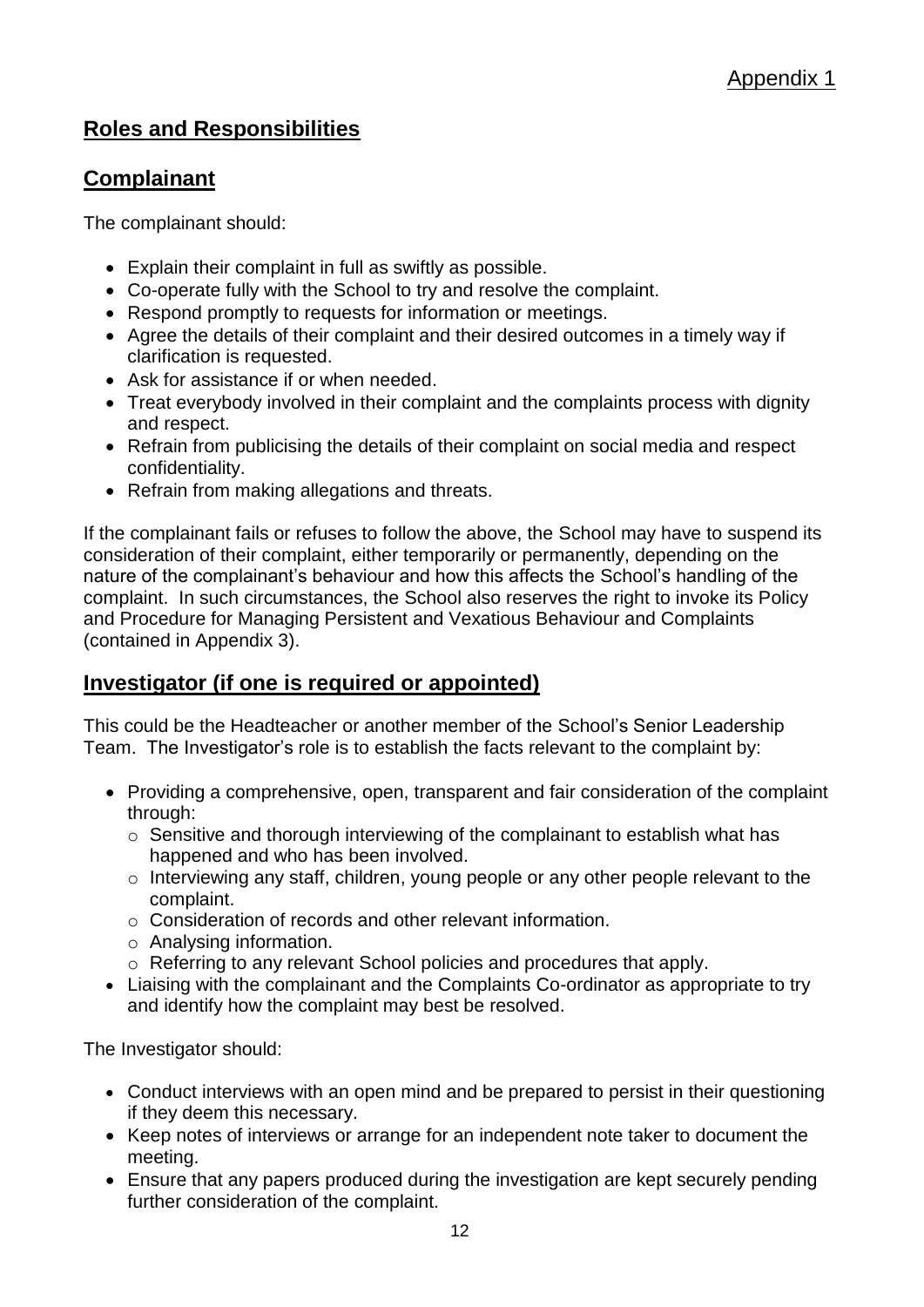- Be mindful of the timescales to respond.
- If the Investigator is somebody other than the Headteacher, then they should prepare a comprehensive report for the Headteacher or the Stage 2 Complaints Panel that sets out the facts, tries to identify solutions and makes recommendations to try and resolve the issues.

The Headteacher or Stage 2 Complaints Panel will then determine whether to uphold or reject the complaint in full or in part and communicate their finding(s) to the complainant, providing the appropriate escalation details.

## **Complaints Co-ordinator**

This could be the Headteacher, a Designated Complaints Governor or a member of School staff providing administrative support.

The Complaints Co-ordinator should:

- Ensure that the complainant is updated at each stage of the School's complaints process.
- Liaise with staff members, the Headteacher, the Chair of Governors, the Clerk and any another relevant sources of information or support, to ensure a smooth and effective complaints process.
- Remain mindful of issues regarding:
	- $\circ$  Sharing third party information.
	- o Additional support. This may be needed, for example, by complainants when making a complaint, including an Interpreter or where the complainant is a child or young person.
- Keep accurate records and store them securely.

## **Clerk to the Governing Body**

The Clerk is the point of contact for the complainant, the respondent on behalf of the School and the Stage 2 Complaints Panel. They should:

- Ensure that everybody involved in the complaints process is aware of their legal rights and responsibilities, including any under legislation relating to School complaints, education law, the Equality Act 2010, the Freedom of Information Act 2000, the Data Protection Act (DPA) 2018 and the General Data Protection Regulations (GDPR).
- Set the date, time and venue of the meeting, ensuring that the dates are convenient to all parties if they are invited to attend (unless three proposed dates have been declined without good reason in which case the Clerk or the Chair of Governors will decide when the Hearing will be). They should also ensure that the venue and proceedings are accessible for all attendees.
- Collate any written material relevant to the complaint (for example; the Stage 1 paperwork, the respondent on behalf of the School's submission, the complainant's submission and signed, dated witness statements) and send it to all parties in advance of the meeting within an agreed timescale (including the Panel).
- Take detailed notes of the Stage 2 Complaints Panel Hearing.
- Provide a copy of their detailed notes to either or both parties if requested to do so.
- Notify both parties of the Panel's findings.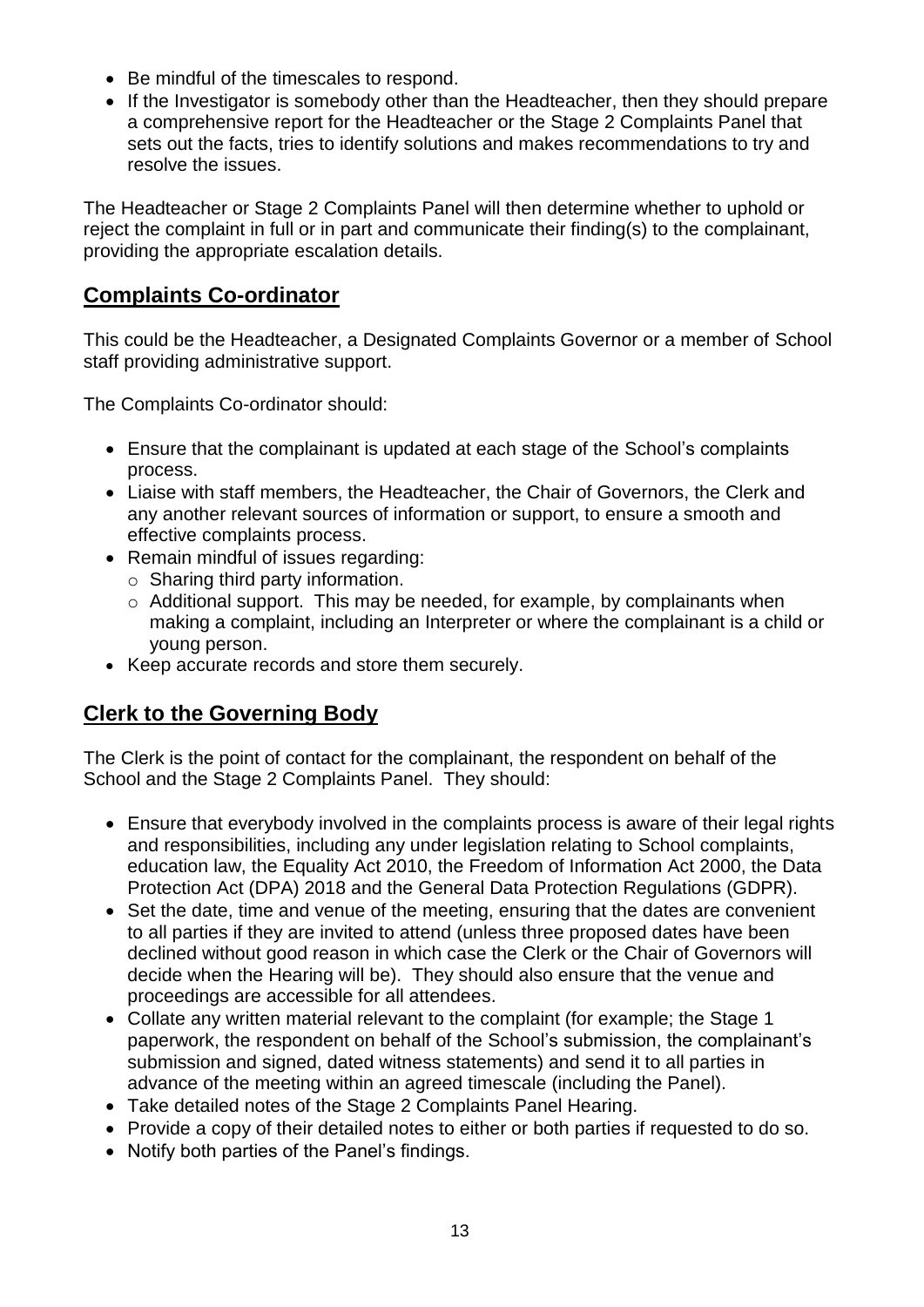## **Chair of the Stage 2 Complaints Panel**

The Chair of the Stage 2 Complaints Panel will be appointed in advance of the Hearing and should ensure that:

- Both parties are asked (via the Clerk) to provide any additional information relating to the complaint by a specified date in advance of the Hearing.
- The Hearing is conducted fairly and impartially, is not adversarial, and that, if all parties are invited to attend, everyone is treated with respect and courtesy.
- Complainants who may not be used to attending such Hearings are put at ease insofar as possible. This is particularly important if the complainant is a child or young person.
- The remit of the Complaints Panel is explained to both parties.
- Written material is seen by everyone in attendance, provided it does not breach confidentiality or any individual's rights to privacy under the DPA 2018 or GDPR.
- If a new issue arises, it would be useful to give everyone the opportunity to consider it and comment upon it. This may require an adjournment of the Hearing. New issues would need to be passed back for consideration at Stage 1 first.
- Both the complainant and the respondent on behalf of the School are given the opportunity to put forward their case and seek clarity, either through written submissions ahead of the Hearing or verbally in the Hearing itself.
- No cross questioning is permitted. All questioning is conducted by the Panel.
- The issues are addressed.
- Key findings of fact are made.
- The Panel is open-minded and acts independently.
- No member of the Panel has an external interest in the outcome of the proceedings or has had any involvement at an earlier stage of the complaints process.
- The Clerk takes detailed notes of the Hearing.
- They liaise with the Clerk whenever the need arises (and the Complaints Coordinator, if the School has one).

## **Stage 2 Complaints Panel Member**

Stage 2 Complaints Panel Members should remain mindful that:

- The Hearing must be independent and impartial and should be seen to be so.
- No Governor may sit on the Panel if they have had prior involvement in the complaint or in the circumstances surrounding it.
- The aim of the Hearing should be to try and resolve the complaint and achieve reconciliation between the School and the complainant wherever possible.
- The complainant may not be satisfied with the outcome if the Panel does not find in their favour. It may only be possible to establish the facts and make recommendations.
- Many complainants will feel nervous in a formal setting such as this.
- Parents and carers often feel emotional when discussing issues that affect their children.
- Extra care needs to be taken if the complainant is a child or young person and they are present during all or part of the Hearing.
- Careful consideration of the atmosphere and proceedings should be given to ensure that a child or young person does not feel intimidated.
- The Panel should respect the views of a child or young person and give them equal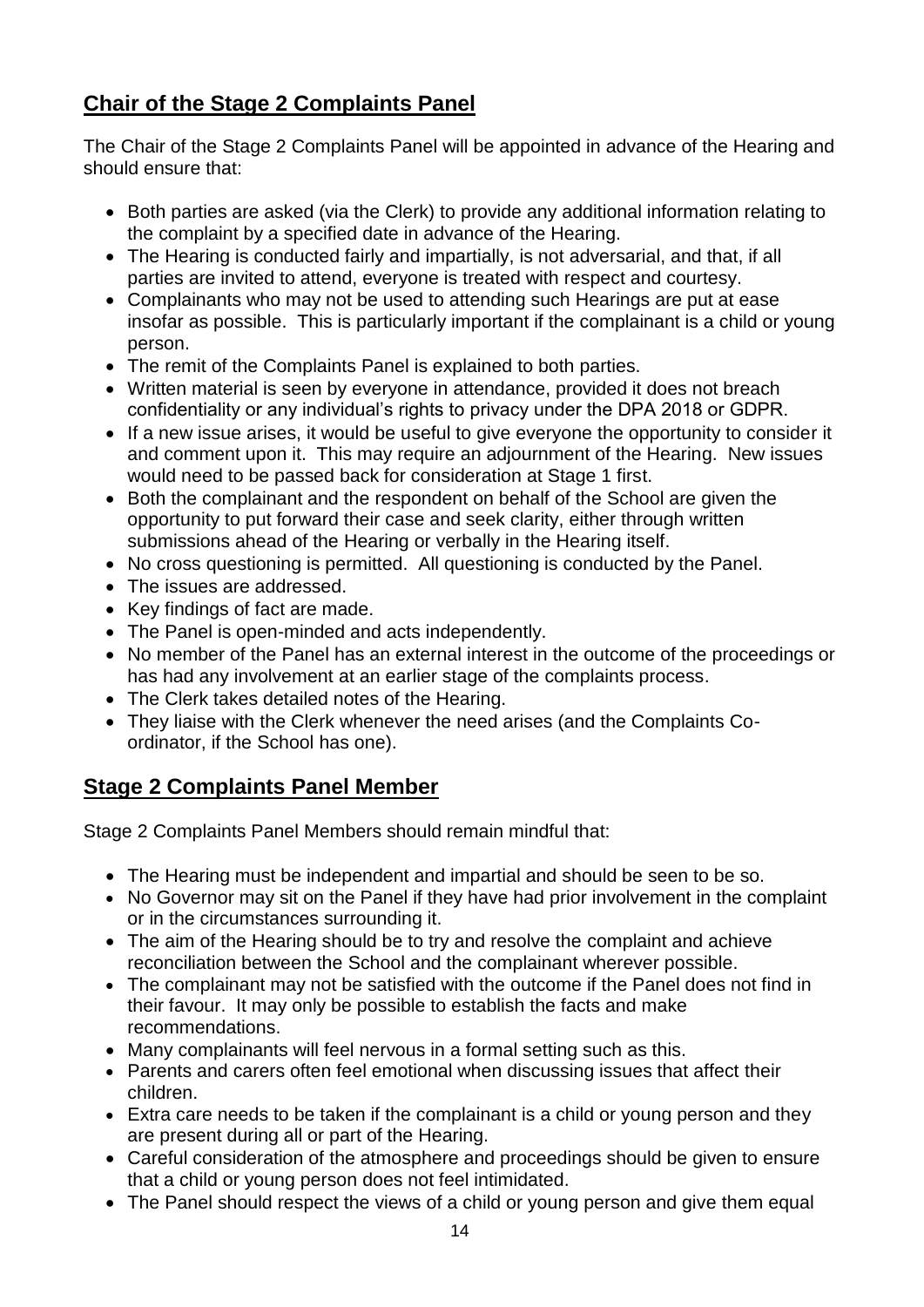consideration to those of adults.

- If a child or young person is the complainant, the Panel should ask them in advance if any support is needed to help them present their complaint.
- Where a child or young person's parent or carer is the complainant, the Panel should give them the opportunity to say which parts of the meeting, if any, the child or young person would like to be present for.
- The complainant should be advised that it may not be agreed for a child or young person to attend a Hearing if the Panel considers that it is not in the child or young person's best interests.
- The welfare and best interests of the child or young person should remain at the forefront at all times.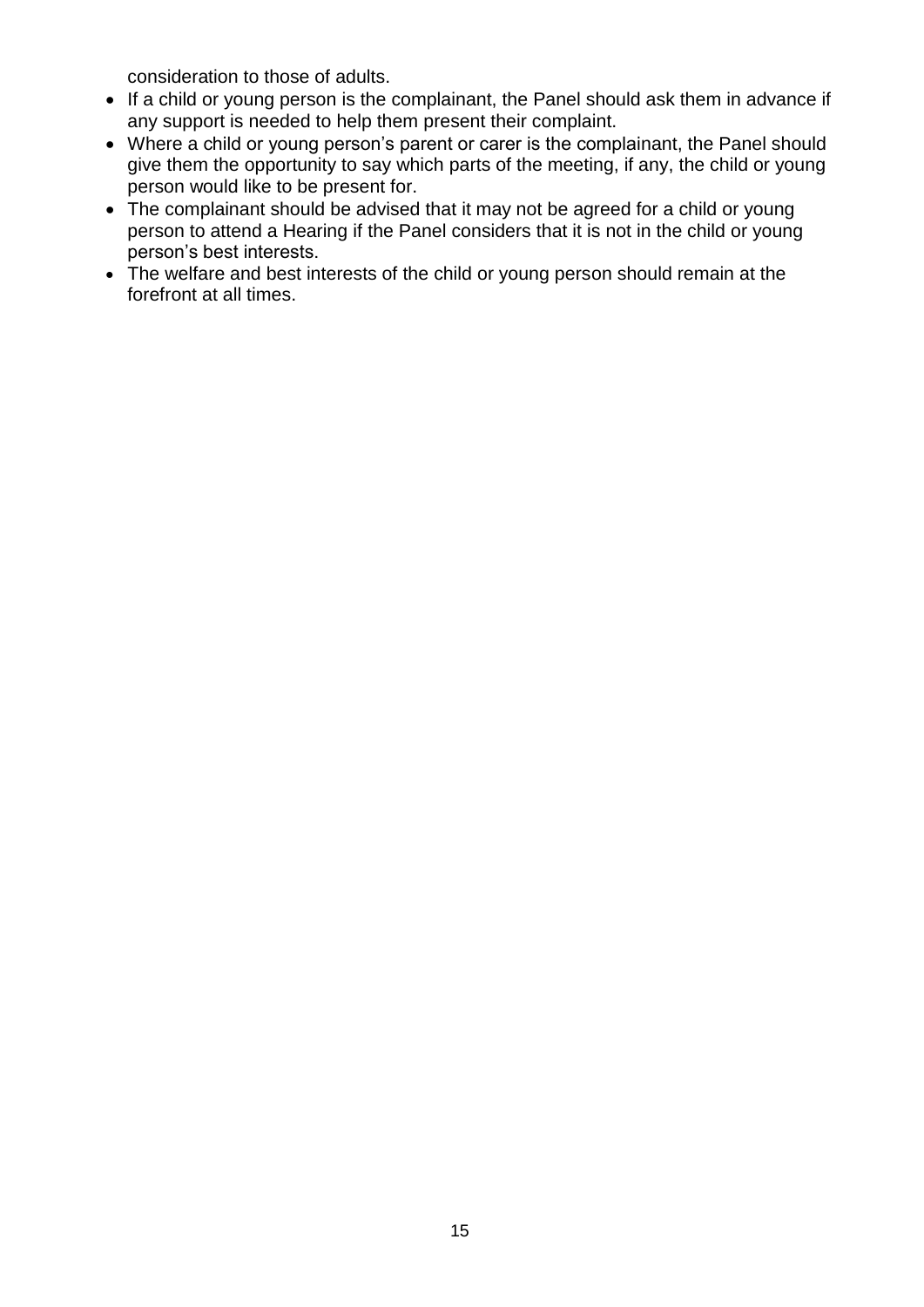## **Formal Complaint Form**

| Name:                                                                          |                |  |  |  |
|--------------------------------------------------------------------------------|----------------|--|--|--|
| <b>Address:</b>                                                                |                |  |  |  |
| Postcode:                                                                      |                |  |  |  |
| <b>Email address:</b>                                                          |                |  |  |  |
| <b>Telephone No:</b>                                                           | Day:           |  |  |  |
|                                                                                | Evening:       |  |  |  |
|                                                                                | <b>Mobile:</b> |  |  |  |
| What is the nature of your complaint? (Please use additional sheets if needed) |                |  |  |  |
|                                                                                |                |  |  |  |
|                                                                                |                |  |  |  |
|                                                                                |                |  |  |  |
|                                                                                |                |  |  |  |
|                                                                                |                |  |  |  |
|                                                                                |                |  |  |  |
|                                                                                |                |  |  |  |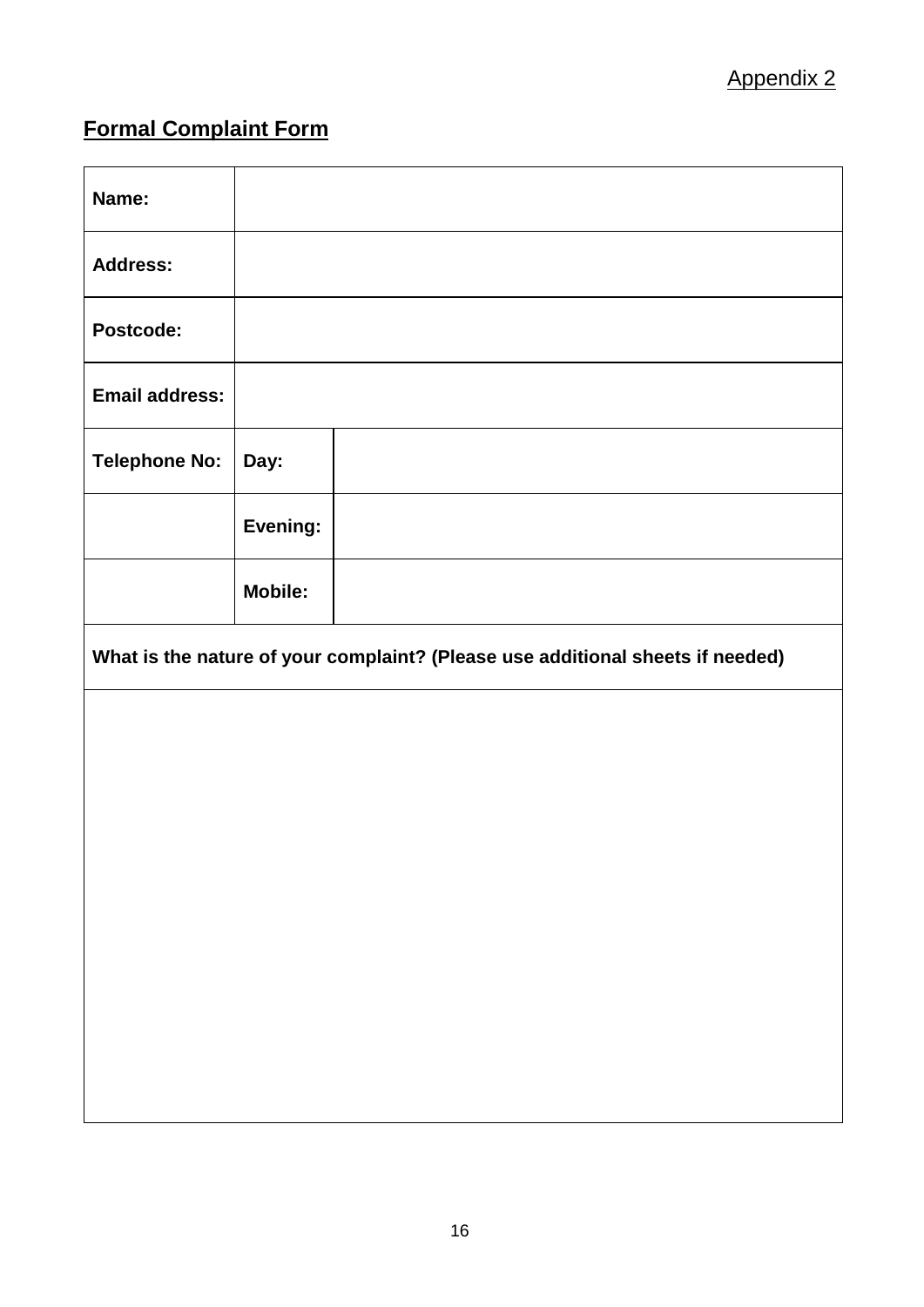| Have you raised your issue(s) with<br>your child's Class Teacher at the<br>informal stage? If so, when did you<br>do this? | Yes (inc. date) | <b>No</b> |  |  |  |
|----------------------------------------------------------------------------------------------------------------------------|-----------------|-----------|--|--|--|
| Have you complained to the<br><b>Headteacher at Stage 1?</b>                                                               | Yes (inc. date) | <b>No</b> |  |  |  |
| What happened when you complained to the Headteacher?                                                                      |                 |           |  |  |  |
|                                                                                                                            |                 |           |  |  |  |
|                                                                                                                            |                 |           |  |  |  |
|                                                                                                                            |                 |           |  |  |  |
| What are your desired outcomes?                                                                                            |                 |           |  |  |  |
|                                                                                                                            |                 |           |  |  |  |
|                                                                                                                            |                 |           |  |  |  |
|                                                                                                                            |                 |           |  |  |  |
|                                                                                                                            |                 |           |  |  |  |
| Signed:                                                                                                                    |                 |           |  |  |  |
| Date:                                                                                                                      |                 |           |  |  |  |

Please return your completed complaint form to the School Office either by email at admin@standrews236.herts.sch.uk or in hard copy format and it will be passed to the Headteacher or Chair of Governors, depending on what stage the complaint is at and what it is regarding.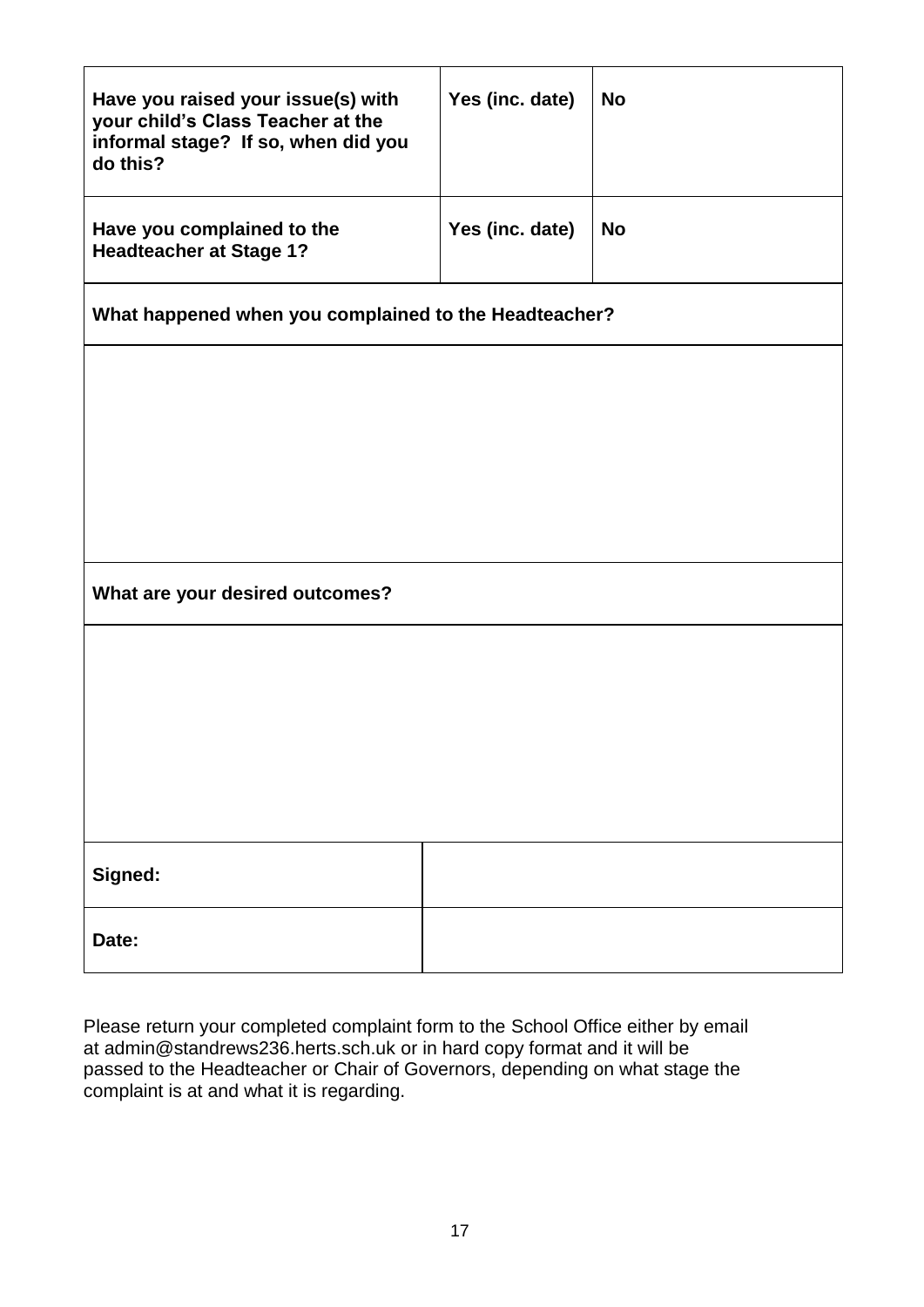## Appendix 3

### **St Andrew's School Policy and Procedure for Managing Persistent and Vexatious Behaviour and Complaints**

St Andrew's School is committed to dealing with all complaints fairly and impartially and in accordance with the Complaints Policy and Procedure that the Governing Body has adopted.

The School will not normally limit the amount of contact that parents, carers or complainants have with us; however, the School does not expect its staff to tolerate unreasonable behaviour and we will take decisive action to protect staff from such behaviour, including any that the School deems to be abusive, offensive or threatening.

St Andrew's School defines unreasonable behaviour as that which affects the smooth and efficient running of the School on a daily basis, or that which hinders the School's consideration of complaints because of the frequency or nature of the complainant's contact with the School, such as, if the complainant:

- Refuses to articulate their complaint or specify the grounds of a complaint or the outcomes sought by raising the complaint, despite offers of assistance.
- Refuses to co-operate with the complaints process at any stage.
- Refuses to accept that certain issues are not within the scope of the complaints process.
- Insists on the complaint being dealt with in ways which are incompatible with the complaints process or with good practice, or only in a way that suits themselves.
- Introduces trivial or irrelevant information that they expect to be taken into account and commented upon.
- Raises detailed but unimportant questions and insists they are answered fully, often immediately and to their own timescales.
- Makes unfounded complaints about staff who are trying to deal with the issues and seeks to have them replaced.
- Seeks to change the basis of some or all of the complaint as the complaints process proceeds.
- Repeatedly makes the same complaint(s) (despite previous investigations or responses concluding that the complaint is unfounded or has been fully addressed).
- Refuses to accept the outcome of the complaints process despite the fact that the process has been exhausted and correctly implemented, including signposting the complainant to the Department for Education (DFE).
- Seeks an unrealistic outcome.
- Makes excessive demands on School time by way of frequent, lengthy, complicated and stressful contact(s) with staff regarding the complaint, in person, in writing, by email and by telephone whilst the complaint is being dealt with.
- Uses threats to intimidate.
- Uses abusive, offensive or discriminatory language or violence.
- Makes and breaks contact with the School on an ongoing basis with varying time delays in between.
- Knowingly provides false information.
- Persistently approaches various individuals at the School, as well as the Local Authority, Ofsted and the Department for Education, etc, through different routes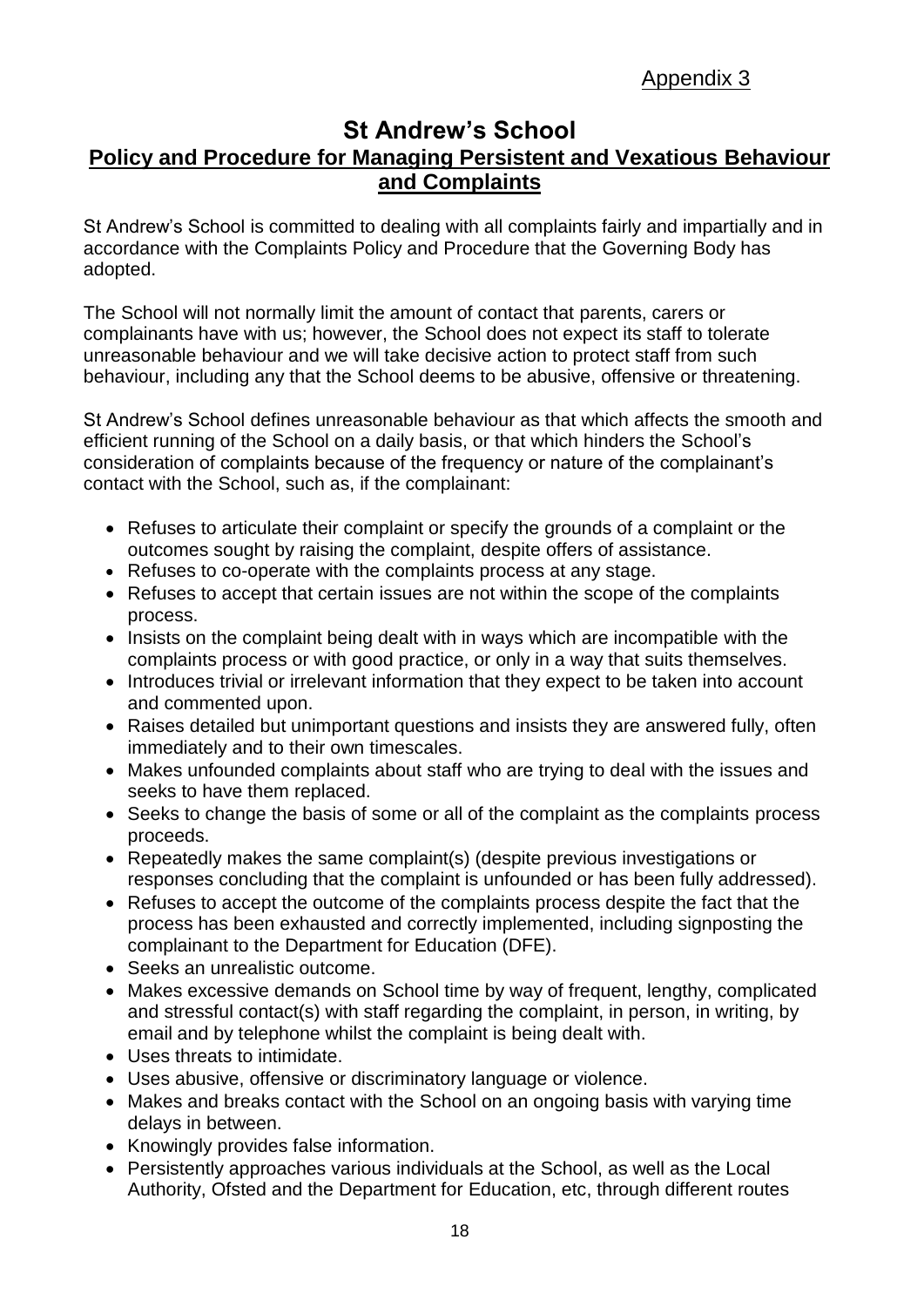about the same issue(s) in the hope of eliciting different responses.

 Publishes what the School deems to be inappropriate or unacceptable information on social media or other platforms.

Complainants should try to limit their communication with the School where it relates to their complaint, whilst the complaint is being progressed through the complaints process. It is unhelpful and unnecessary if repeated correspondence is sent (either by letter, phone, email or text), as it could delay the outcome(s) being finalised.

Wherever possible, the Headteacher or Chair of Governors will discuss any concerns with the Complainant/Parent/Carer about their behaviour informally before deciding to invoke this policy and procedure for managing persistent and vexatious behaviour and complaints.

If any unreasonable behaviour continues after the Headteacher or Chair of Governors has spoken informally with the Complainant/Parent/Carer, the Headteacher will write to them. The Headteacher will confirm that the School deems their behaviour to be persistent and/or vexatious and will ask them to stop behaving in this way.

Wherever Complainants/Parents/Carers continue to contact St Andrew's School excessively, causing a significant level of disruption, the School will consider whether to impose some or all of the following communication restrictions and confirm this in writing accordingly:

- Requesting that contact only takes place in a particular form (e.g. letters only).
- Requiring contact to take place with a designated member of Staff (e.g. the Headteacher).
- Restricting telephone calls to specified days and times.
- Asking the complainant to enter into an agreement about their future contact with the School.
- Informing the complainant that if they do not follow this advice (as stated above), any further communication/correspondence that does not present significant new matters or new information will only be kept on file and will not be acknowledged or responded to.
- If the complainant tries to re-open an issue that has already been considered through the complaints process, the Chair of Governors will inform them in writing that the process has been exhausted, that the matter is now closed, and that the School will not enter into any further correspondence about it.

The decision of the Headteacher or Chair of Governors to invoke this policy and procedure (and any communication restrictions imposed as a result) is final and cannot be challenged or overturned through the School's complaints process. This is because the decision will be reviewed by the Headteacher or Chair of Governors after six months. If the Complainant/Parent/Carer's behaviour has remained the same or worsened, the Headteacher or Chair of Governors reserves the right to extend the communication restrictions for a further six months each time they review the situation. If the Complainant/Parent/Carer's behaviour has improved to a level that the School deems acceptable, then communication restrictions will be lifted on the proviso that should matters regress, the School reserves the right to reinstate the communication restrictions that previously applied.

In response to any serious incident of aggression or violence, St Andrew's School will immediately inform the Police and communicate our actions in writing. This may include barring the individual(s) from the School premises. Should the School deem this